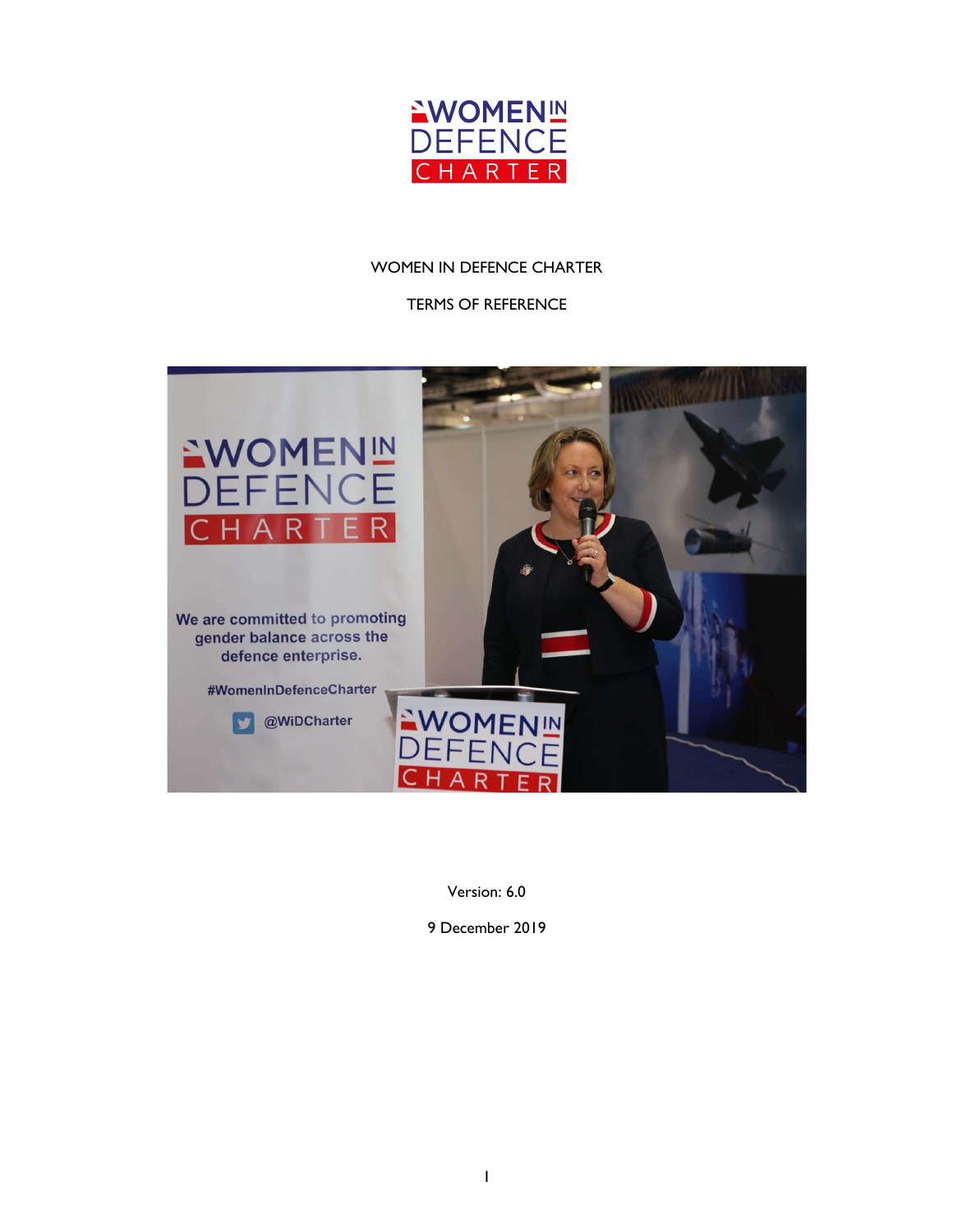### Document Control

### Version Control

| <b>VERSION</b> | <b>DATE</b>     | <b>COMMENTS</b>                                                 |
|----------------|-----------------|-----------------------------------------------------------------|
| 1.0            | 13 Jun 2019     | <b>First Draft Issue</b>                                        |
| 2.0            | 25 July 2019    | Second Draft Issue following Industry input                     |
| 3.0            | 31 July 2019    | Third draft following KD comments and edit                      |
| 4.0            | 23 August 2019  | Fourth draft following AO / MS comments and edit                |
| 5.0            | 15 October 2019 | Update following Charter launch                                 |
| 6.0            |                 | 9 December 2019 Sixth draft following 09/12/2019 Steering Board |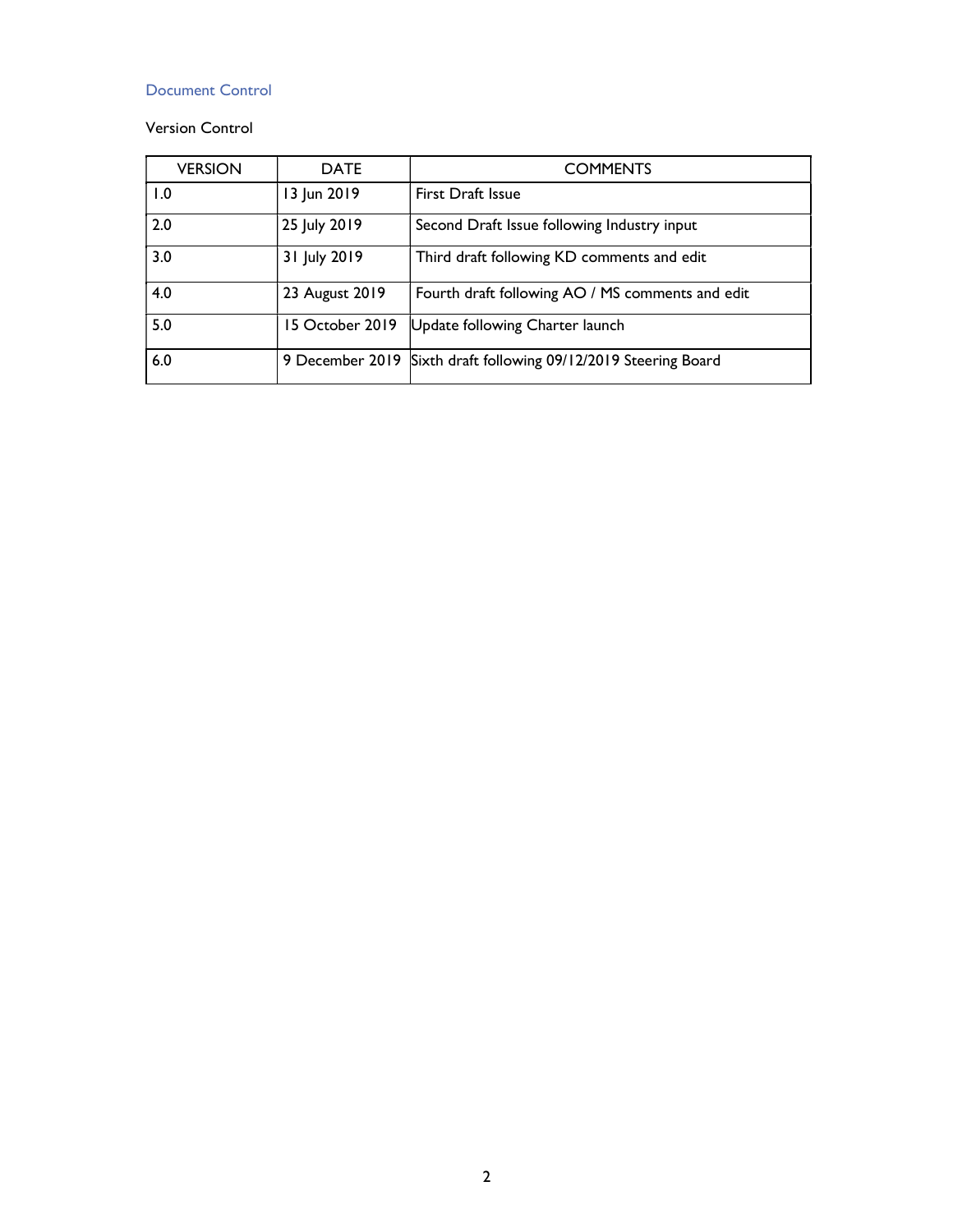# Table of Contents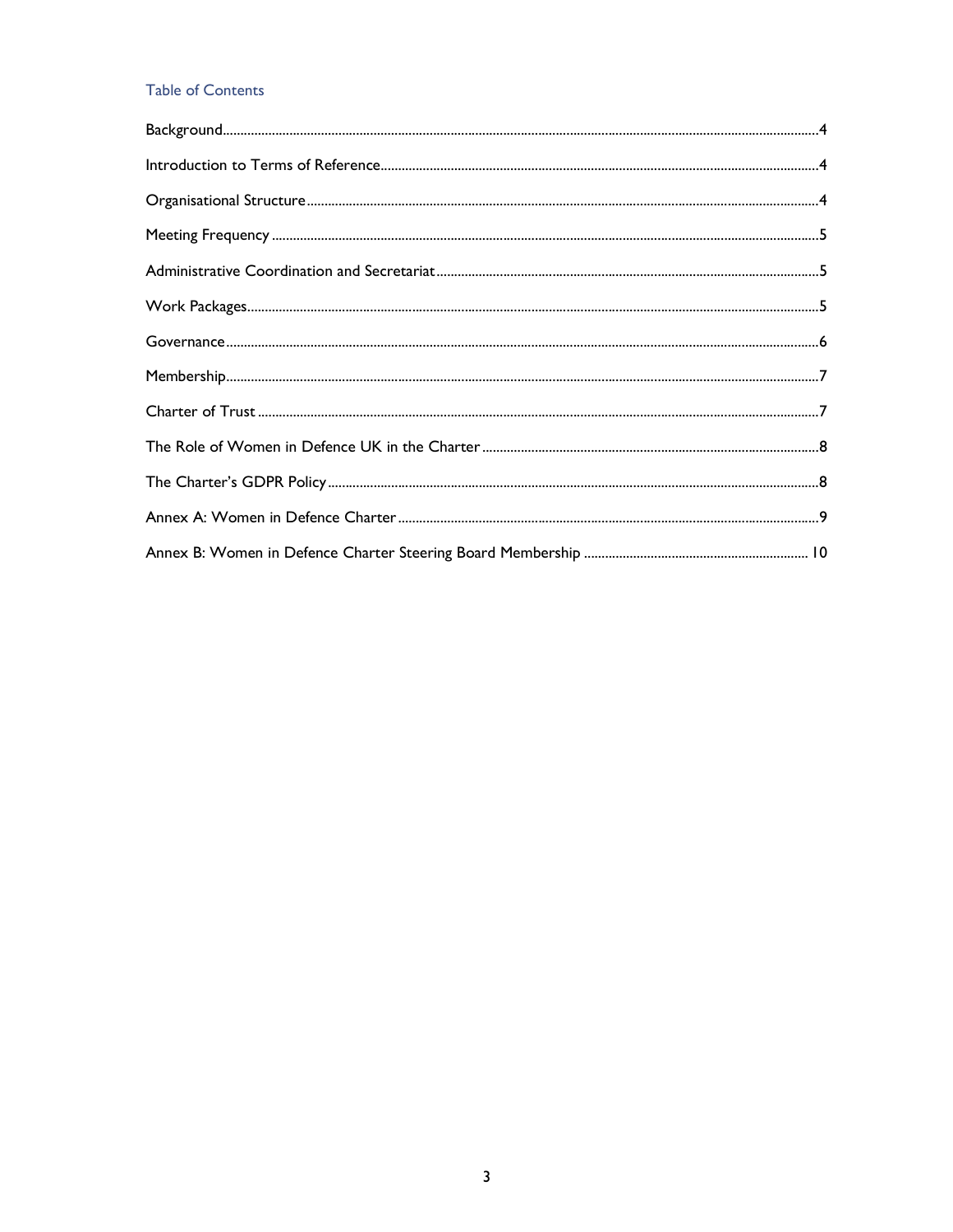### 1. Background

- 1.1. The Women in Defence Charter at Annex A, reflects the ambition to see gender balance at all levels across defence both in recruitment and talent. A balanced workforce is good for Government and good for business, good for suppliers, for profitability and workplace culture, for promoting prosperity and stability and for showing everyone matters in building stronger and peaceful communities.
- 1.2. The aim of the charter is for the UK's defence sector to make a commitment to work together to build a more balanced and fair defence community for women. The key outcomes will be in measuring the results at all levels across organisations, but especially at the most senior executive and non-executive levels. Thereafter, it is about creating a strong pipeline for succession.
- 1.3. The Women in Defence Charter is a collaborative initiative between Government (primarily the Ministry of Defence) and the UK defence enterprise.
- 1.4. The Women in Defence Charter is closely aligned with and draws from the Governmentbacked Women in Finance Charter and the Women in Aviation and Aerospace Charter.

### 2. Introduction to Terms of Reference

- 2.1. The following Terms of Reference (ToR) stipulate the terms by which the Women in Defence Charter will operate and defines the purpose and structure of the organisation. It outlines the following:
	- vision, objectives, scope and deliverables of the Charter, its organisational structure and Work packages;
	- stakeholders' roles and responsibilities;
	- activities, reporting and communication processes.
- 2.2. These Terms of Reference have been approved by the Women in Defence Charter Steering Board. These terms will be reviewed on a regular basis by the Steering Board and may be amended as appropriate.

#### 3. Organisational Structure



- 3.1. Defence Suppliers Forum
- 3.1.1. The Women in Defence Charter Steering Board will report progress into the DSF People and Skills Working Group when appropriate.
- 3.2. The Women in Defence Charter Steering Board
- 3.2.1. The Women in Defence Charter Steering Board is a partnership of senior representatives from Government (primarily MOD), UK-based defence companies, the relevant industry trade bodies and other key representatives from across the enterprise including Women in Defence UK. It is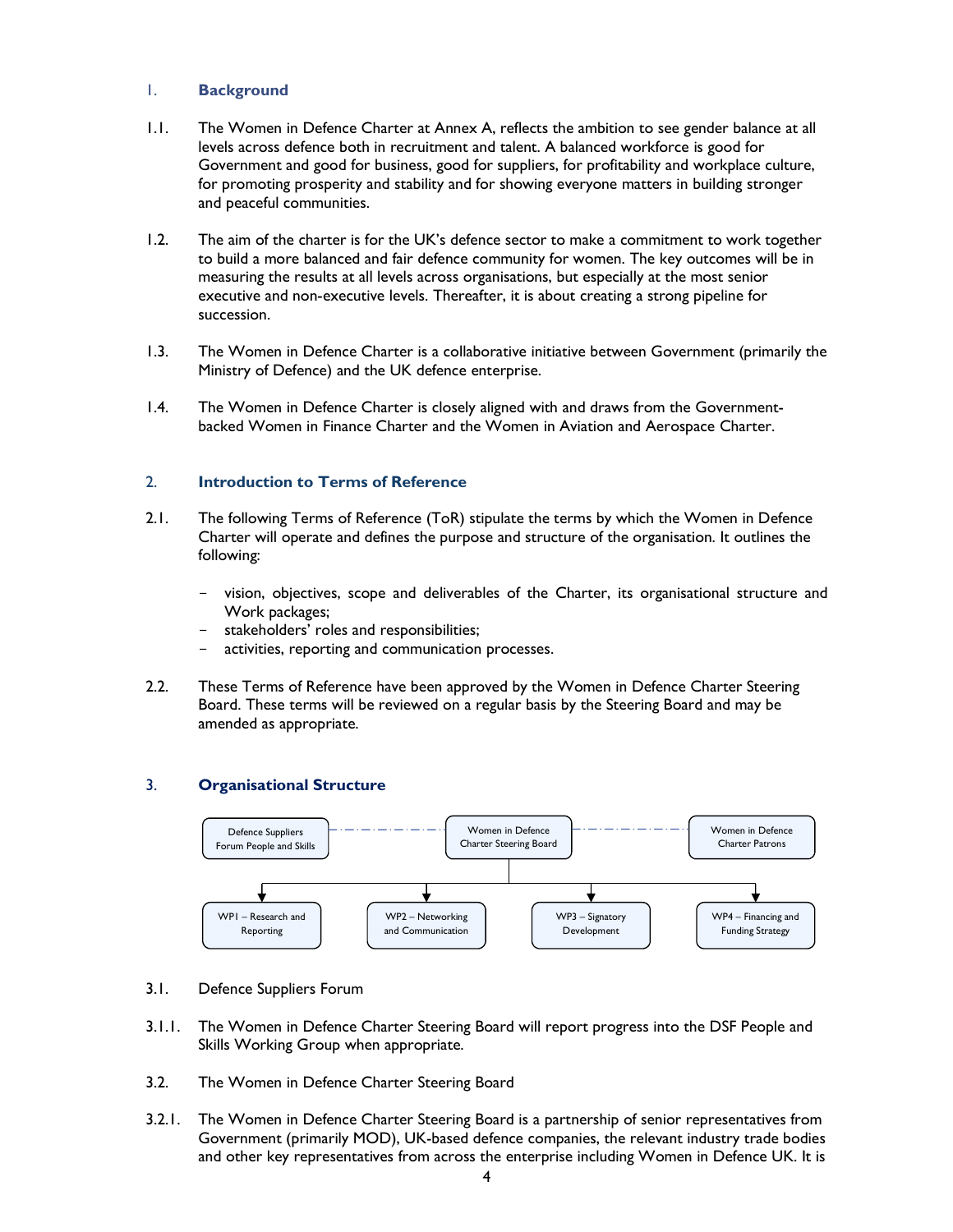collectively responsible for delivering the vision of the Charter. The Steering Board will work to:

- set the strategy and work tempo of the Charter.
- support and champion the aims of the Charter through shared ambition.
- review progress on the charter and create work packages to progress the development and uptake of the Charter.
- promote the Charter and encourage other companies to sign up.
- facilitate and lead best practice sharing and practical support for all signatories.
- support and challenge Charter Members in achieving and stretching their targets under the Charter.
- work to research and publish report on sector statistics annually.
- facilitate events for Charter Members to update on progress and next steps for the Charter.

### 4. Meeting Frequency

- 4.1. The Steering Board will meet every quarter and is expected to meet at least four times in each calendar year.
- 4.2. The Co-Chairs in consultation with the Steering Board members can review and amend the frequency of the meetings of the Steering Board.
- 4.3. Time spent supporting the Women in Defence Charter is assumed to be voluntary and the estimated time commitment is expected not to exceed 30 hours per calendar year.

#### 5. Administrative Co-ordination and Secretariat

- 5.1. For the Women in Defence Charter Steering Board, the Women in Defence UK organisation will provide administrative and secretariat support.<sup>†</sup>
- 5.2. For the Women in Defence Charter Work Packages, support is provided by a facilitation team made up of a number of facilitators. These are provided by member organisations of the Charter and are expected to support the Work Packages to ensure momentum and progress through all of the activities of the Charter.

### 6. Work Packages

1

- 6.1. The Charter's strategic objectives are addressed through its Work Packages. These groups consist of individuals from the Steering Board, as well as interested individuals from industry, government, public bodies, academia and trade associations as and when appropriate. The Work Packages receive direction and oversight from the Steering Board and report on progress and provide recommendations for decision to the Board on a quarterly basis. There are currently four Work Packages:
	- **WP1 Research and Report:** own the metrics and reporting process and recommend the optimal approach to scoping and production of the Charter annual report.
	- WP2 Networking and Communications: develop networking and general topic events; review and develop marketing of the Charter; and create strategies for sharing best practice on gender diversity.
	- WP3 Signatory Development: develop strategies for increasing the number of signatories to broaden awareness of the Charter, tapping into signatory insights.

<sup>†</sup> Provision of support is based on an assumption of continued provision of Fast Stream Secondees to Women in Defence UK.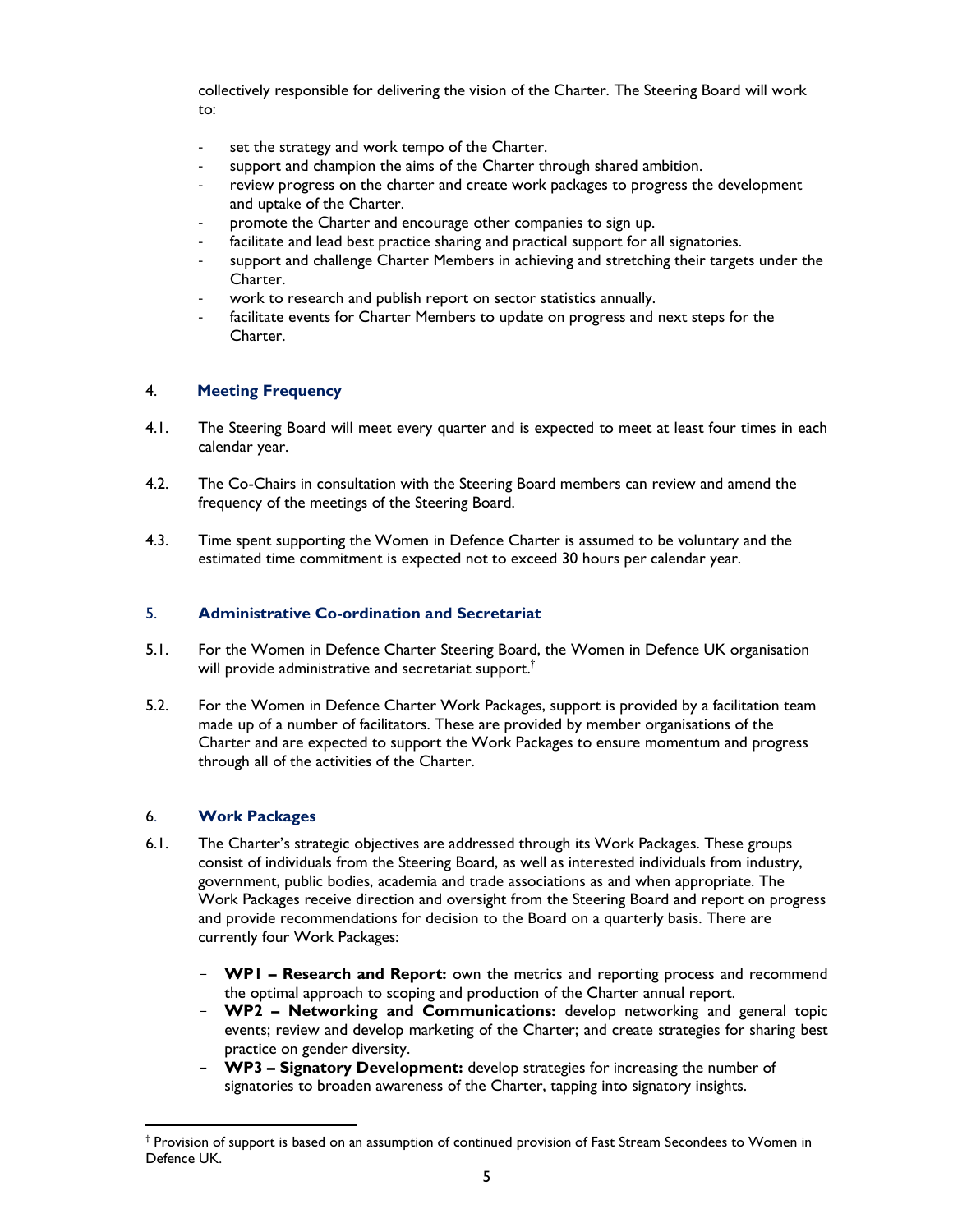- WP4 Financing and Funding Strategy: propose funding or other mechanisms to support charter activities.
- 6.2. Work Package Governance
- 6.2.1. Each Work Package will appoint a Lead. The Lead will ideally serve a term of one year maximum. An appointment process will start several months before the tenure ends. Charter signatories will be invited to nominate staff members to the Work Package to enable them to seek the Lead role. The newly formulated Work Package will choose a new Lead.
- 6.3. Role of Leads of Work Package
- 6.4. The role of the Lead of the Work Package is outlined below:
	- to provide leadership and direction to the Work Package and its members;
	- provide thought leadership on issues of focus for the Work Package;
	- ensure that the Work Package is aligned to, and working towards, aims of the Charter;
	- to convene and chair meetings of the Work Package;
	- to approve new / changes to membership of the Work Package;
	- to support and manage work within the Work Package;
	- to call special meetings of the Work Package as appropriate;
	- to work with the Steering Board members and Co-Chairs to ensure the work is appropriately resourced
- 6.5. Frequency of Meetings
- 6.6. The Work Package teams will meet as frequently as deemed necessary by the Work Package Lead, but ideally at least once between each meeting of the Steering Board. Time spent supporting the Work Packages is assumed to be voluntary and is not expected to exceed 30 hours per calendar year.

### 7. Governance

- 7.1. There will be a common reporting and performance-based management approach to the Women in Defence Charter to measure success. Having a common reporting approach by signatories will ensure effective oversight and monitoring of progress in support of the Charter.
- 7.2. The Women in Defence Charter Steering Board will operate on a board level basis, reviewing and authorising the content of the Work Packages.
- 7.3. The Role of the Co-Chairs is to manage and provide leadership to the Charter and its membership. The Co-Chairs act as the communicators for Steering Board decisions when appropriate and represents the Charter on behalf of the Board.
- 7.4. The Industry Co-Chair will be appointed by the following process:
	- an email is sent out to all industry signatories inviting companies to nominate candidates for the role; Candidates must explain why they want to be Co-Chair and what they think they can bring to the role.
	- from the candidate pool, the industry Co-Chair will be chosen by the other Co-Chairs.
	- the MOD Co-Chair and Women in Defence Co-Chair will be appointed by nomination by the incumbent Co-Chair and agreed by the Steering Board.
- 7.5. The Co-Chairs will serve a term of no less than one calendar year and no more than two calendar years, unless otherwise agreed by the Steering Board.
- 7.6. The WP Leads will propose objectives for their WP to the Steering Board, for discussion and approval. Performance and success of these work themes will be reported to the Steering Board and to the DSF via the People & Skills Working Group when appropriate.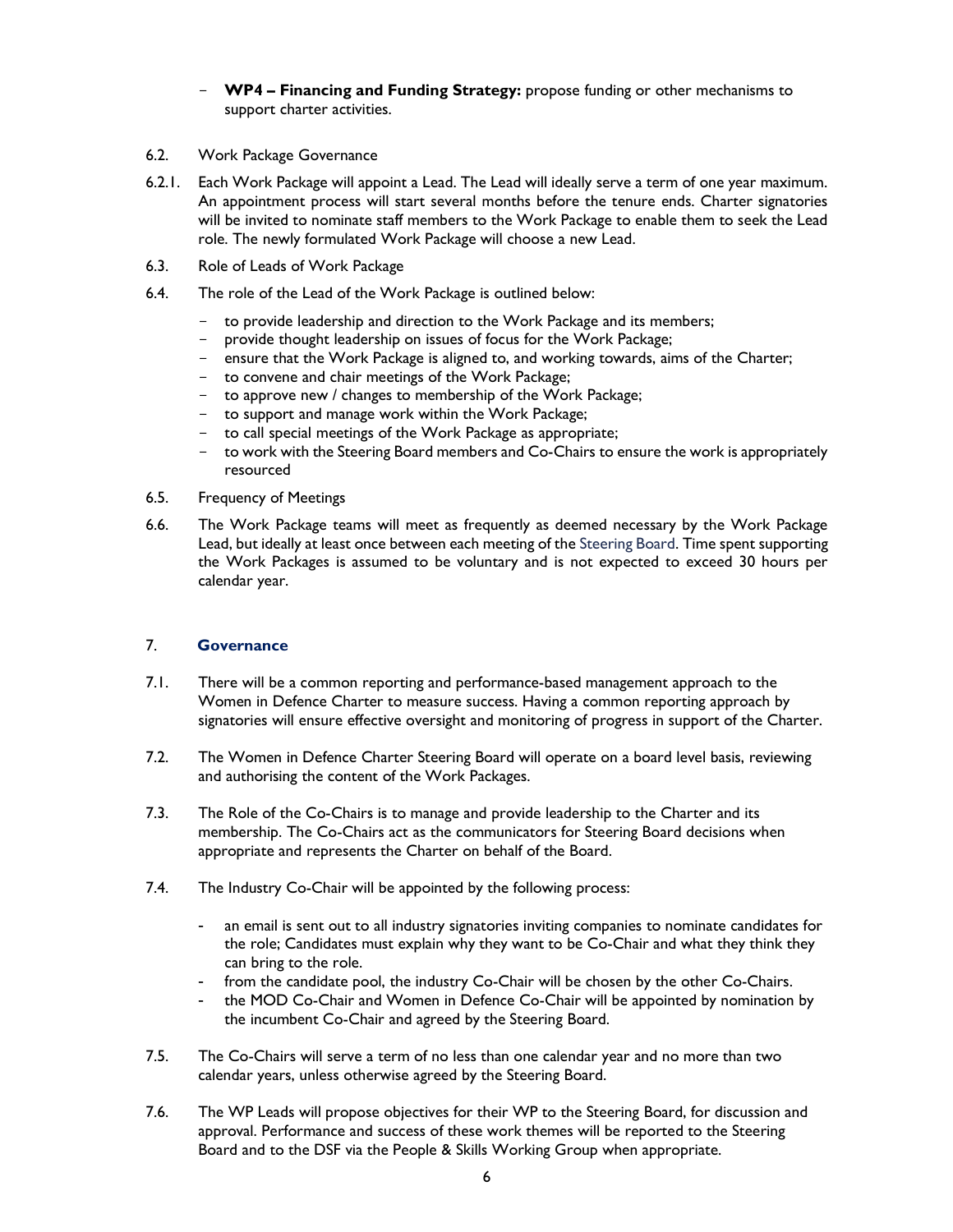7.7. Should the need arise the Leadership Group (co-chairs) have the ability to take executive decisions based on immediacy and the responsibility to communicate these decisions, and the justification, to the Steering Board in a timely manner.

### 8. Membership

- 8.1. Membership of Steering Board
- 8.1.1. Membership of the Women in Defence Charter Steering Board is shown in Annex B and is updated as and when appropriate.
- 8.2. Membership of Work Packages
- 8.2.1. The membership of the Work Packages is open to all interested individuals whose experience could benefit the objectives of the group. However, new members need to be approved by the Work Package Lead in advance of meeting attendances. Membership is expected to represent a broad range of organisations, perspectives and capabilities and could include individuals with the following backgrounds:
	- experts involved in topics of relevance to the Work Package;
	- policy experts from Government, academia, professional services and trade bodies;
	- facilitation team members;
	- others as appropriate.
- 8.3. Expectation of Members
- 8.3.1. Members of the Steering Board and Work Packages are expected to:
	- attend meetings on a regular basis, meetings will be scheduled well in advance and if members are unable to attend meetings, they are requested to give notice at least one week in advance of the meeting and delegate wherever practicable.
	- contribute actively and impartially to discussions and own the development and delivery of its work and strategic objectives;
	- be suitably enabled by their parent organisation to make decisions at these meetings, as well as taking away actions which are delivered on in due course. This is key to ensuring that work required for the partnership is progressed outside of the meeting environment;
	- represent the Charter in key events and forums as appropriate;
	- share insight, advise and experience within the group;
	- articulate sector challenges and potential solutions for the group and contributing ideas for the group to explore;

### 9. Charter of Trust

- 9.1. It is recognised that the companies represented at the Charter Steering Board and its Work Packages are likely to be competitors in the marketplace. As a result, a 'Charter of Trust' is included below to outline the way in which information which is shared in the Charter environment is treated.
	- it will only discuss, publicly or with others, its generalised findings and will not reveal specific information nor its sources.
	- $-$  the organisation(s) and individuals dealing with the Charter can specify their expectations around the use and confidentiality of the information discussed and/or shared.
	- the Board will, where necessary, establish information barriers internally to prevent exchanges of information that could cause conflicts of interest.
	- the Board, its Work Packages and their members will conduct themselves in accordance with the principles of the Charter and associated confidentiality.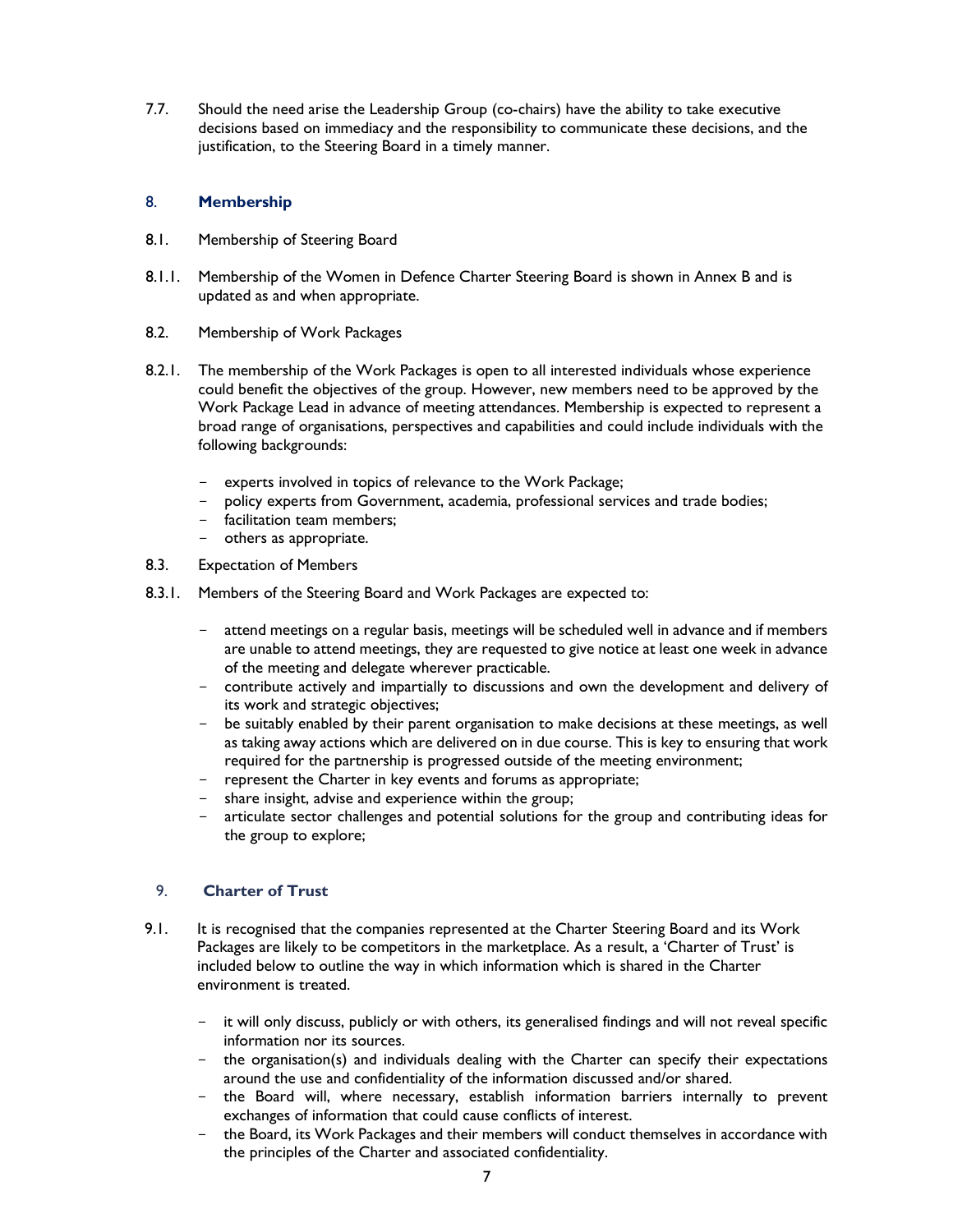the Board's operations and management adhere to the highest standards of security and protection.

#### 10. The Role of Women in Defence UK in the Charter

- 10.1. The Charter is a collaboration between the Ministry of Defence, Women in Defence UK and the defence industry. There is the possibility that the defence third sector and wider organisations who work in defence of the Nation will become signatories.
- 10.2. Women in Defence UK is a founding supporter of the Women in Defence Charter and participates actively, supporting the Charter in the following ways:
	- Women in Defence UK provides one of the three co-chairs.
	- Women in Defence UK currently contributes one full time equivalent to lead the administrative and secretariat function of the Charter.
	- The Charter webpage is hosted on the existing Women in Defence UK website, with a different style/colour to that of the overall group.
	- The Charter twitter account is maintained by the secretariat support on behalf of the Charter group.
	- The Charter logo includes the Women in Defence UK logo, use of which is loaned to the Charter group for the foreseeable future.<sup>‡</sup>
- 10.3. Women in Defence UK is a Corporate Social Responsibility activity of PA Consulting. PA provides support to Women in Defence UK including treasury (taking no profit), legal advice, contractual and data security. Women in Defence UK provides PA Consulting, as a founding partner, a seat on its Governing Body, partner-level benefits for the annual awards, and the opportunity to promote a set number of Women in Defence UK events annually. Women in Defence UK and PA Consulting undertake to notify the relevant organisation should any conflict of interest arise.

### 11. The Charter's GDPR Policy

1

11.1. The Charter is committed to maintaining a high-standard of the security and protection of any data you provide as a signatory in accordance with the EU general data protection regulation (GDPR). The Charter's GDPR policy is available on our website.

<sup>‡</sup> The loan of the Women in Defence UK logo can be reviewed by either party should circumstances change significantly in the future.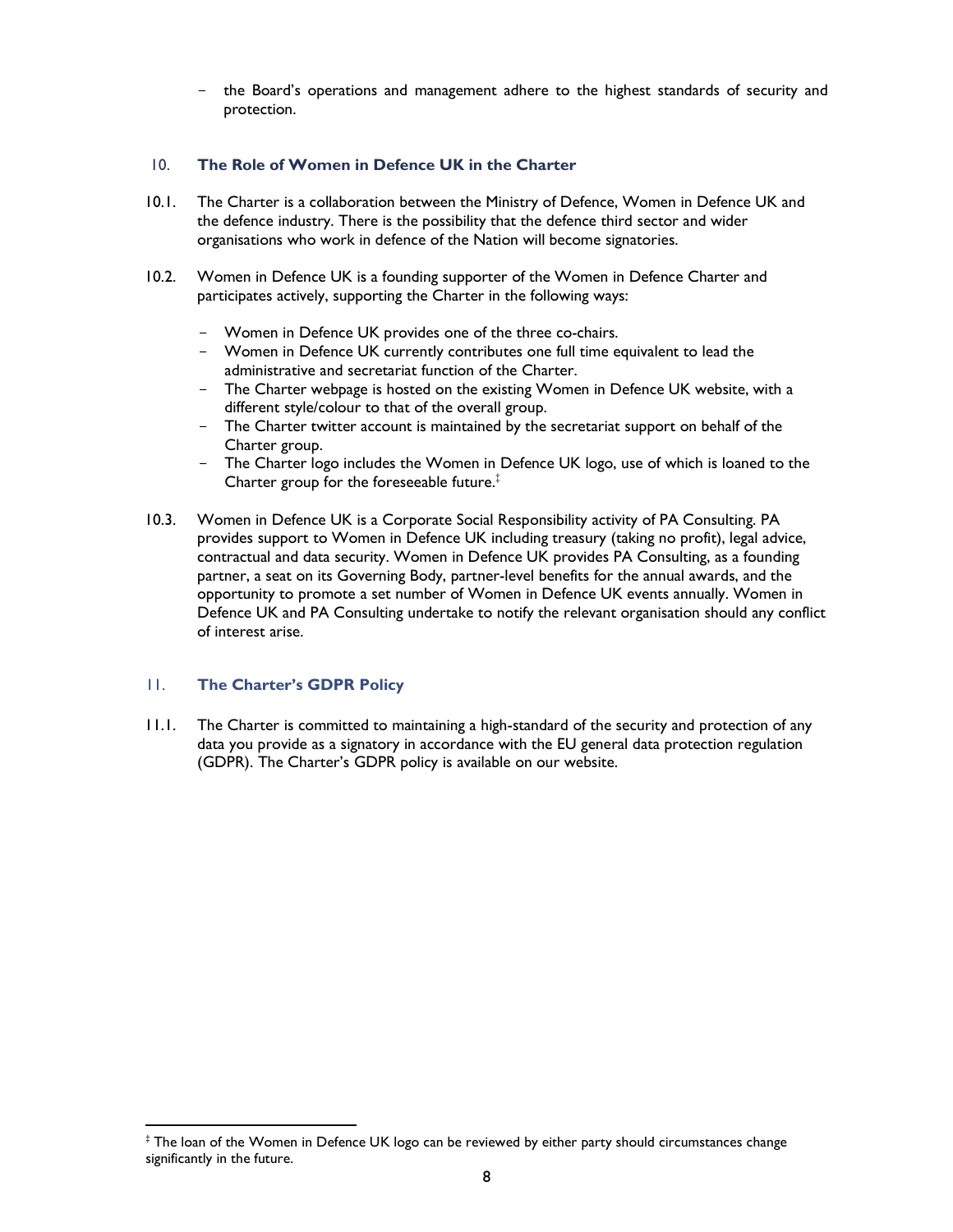#### Women in Defence Charter

#### A pledge for gender balance across defence

The UK's defence sector is making a commitment to work together to build a more gender balanced environment by launching a Charter for Women. The Ministry of Defence, the Department for Business, Energy and Industrial Strategy and the Government Equalities Office welcome the initiative that recognises more needs to be done to greater enhance the gender balance in the sector. Organisations that sign up to this Charter are committing to be the very best at driving inclusion and diversity within their organisations and providing fair opportunities for women to succeed at all levels.

The Charter reflects the aspiration to see women represented and succeeding at all levels across the defence enterprise. A balanced workforce is good for government and good for business, good for customers and consumers, for profitability and workplace culture, for promoting prosperity and stability, and for showing everyone matters in building stronger and more peaceful communities.

The Charter:

- commits organisations to supporting the progression of women into senior roles in the defence sector by focusing on the executive pipeline and the mid-tier level
- recognises the diversity of the sector and that organisations will have different starting points each organisation should therefore set its own targets, where appropriate, and implement the right strategy for them.
- requires organisations to publicly report on progress to deliver against any internal targets to support the transparency and accountability needed to drive change
- aims to enable women to thrive, enhancing the individual and collective impact of women across defence and in doing so, improving the overall output of defence.

My organisation commits to promote gender diversity and inclusion by:

- having one member of our senior executive team who is responsible and accountable for gender inclusion and diversity
- setting internal targets, where appropriate, for gender diversity in our senior management
- publishing progress annually against any targets in reports on our website
- having an intention to ensure the pay or the objectives of the senior executive team are linked to delivery of any internal targets on gender inclusion and diversity.